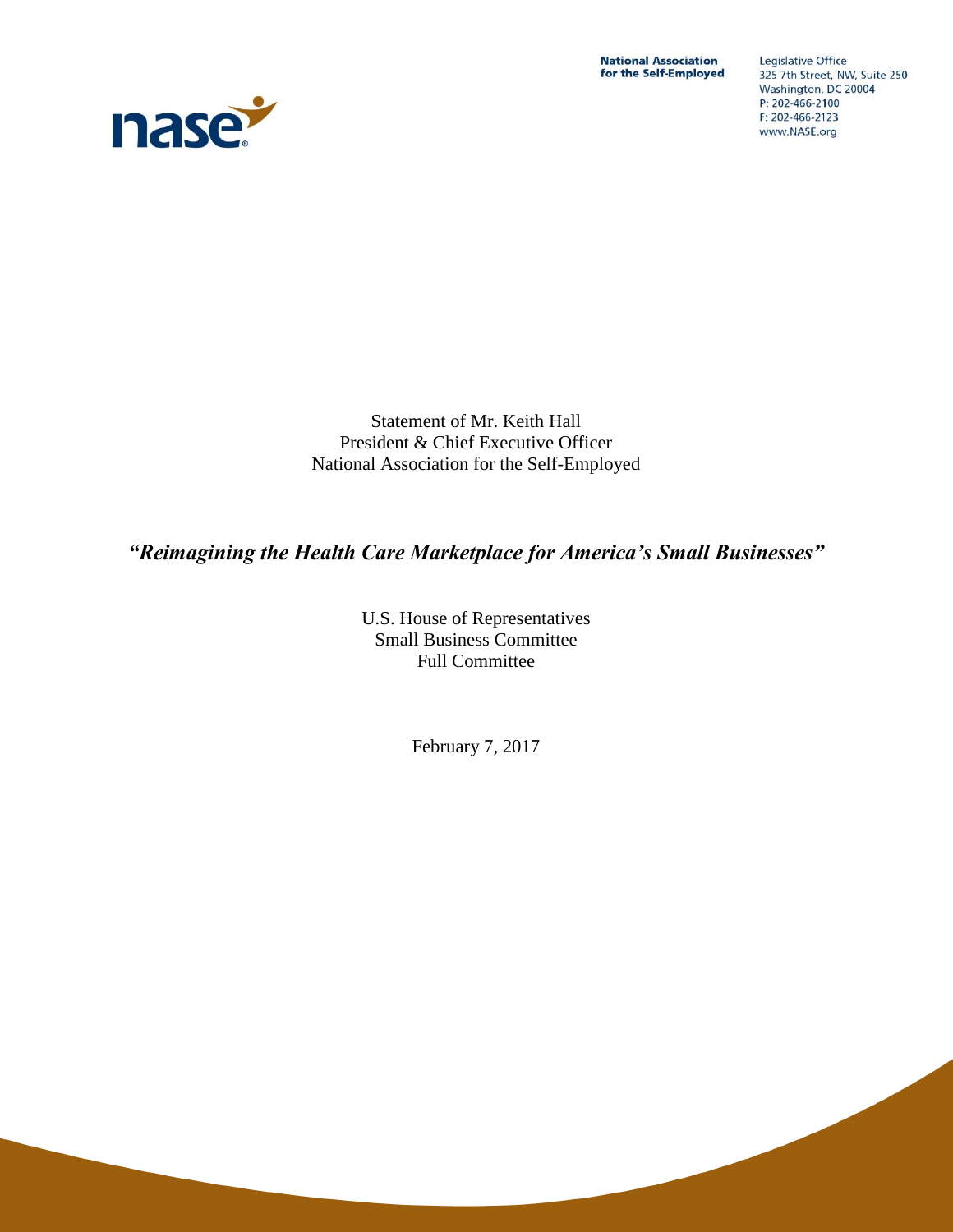Chairman Chabot, Ranking Member Velazquez, and members of the House Small Business Committee, thank you for the opportunity to join you today to share with you the opinions and thoughts of the National Association for the Self-Employed (NASE) – representing millions of America's self-employed and micro-business owners throughout the country -- on this incredibly important topic. Before we begin, I think it is worth acknowledging today's hearing title, "*Reimagining the Health Care Marketplace for America's Small Businesses*." The use of the word "reimagining" resonates with the members of our association, as I believe it acknowledges the unique and dynamic population we are addressing today. Our members, who include self-employed and micro-business owners numbering over 27 million, are constantly reimagining themselves, exploring new opportunities, and are more adept at dealing with change due to their experience in maintaining and growing their small business. The self-employed population is unique in that they capture the "can do" spirit of America, but I also think that today's use of "reimagining" speaks to the difficulty of the current situation. There is significant opportunity to reimage the health care marketplace for America's smallest businesses, but it will take great imagination and a significant "can do" effort to get it done.

The NASE is the nation's leading advocate and resource for America's over 27 million self-employed and micro-businesses, offering a broad range of benefits to help entrepreneurs succeed and to drive the continued growth of this vital segment of the American economy. For over 35 years, we have supported, encouraged, advocated on behalf of, and motivated the millions of Americans who have chosen selfemployment. It is also worth noting in today's testimony that the NASE sponsored an association group health care plan prior to the Affordable Care Act (ACA), solely because the process of securing a comprehensive and affordable health insurance plan was nearly impossible for the self-employed business owner. It is important to understand that our members view their health insurance purchase as a business decision and unfortunately the self-employed and micro-business owners currently do not receive the same tax incentive as other businesses. Therefore, the self-employed business owner is caught in the middle because they don't typically qualify for subsidies, while also not receiving the same favorable tax treatment as other businesses.

Today we are focused on solutions and we certainly appreciate the opportunity to provide our commentary on the current climate and how legislative action could both stabilize and foster a robust health care system that is rooted in three principles: quality, accessibility, and affordability.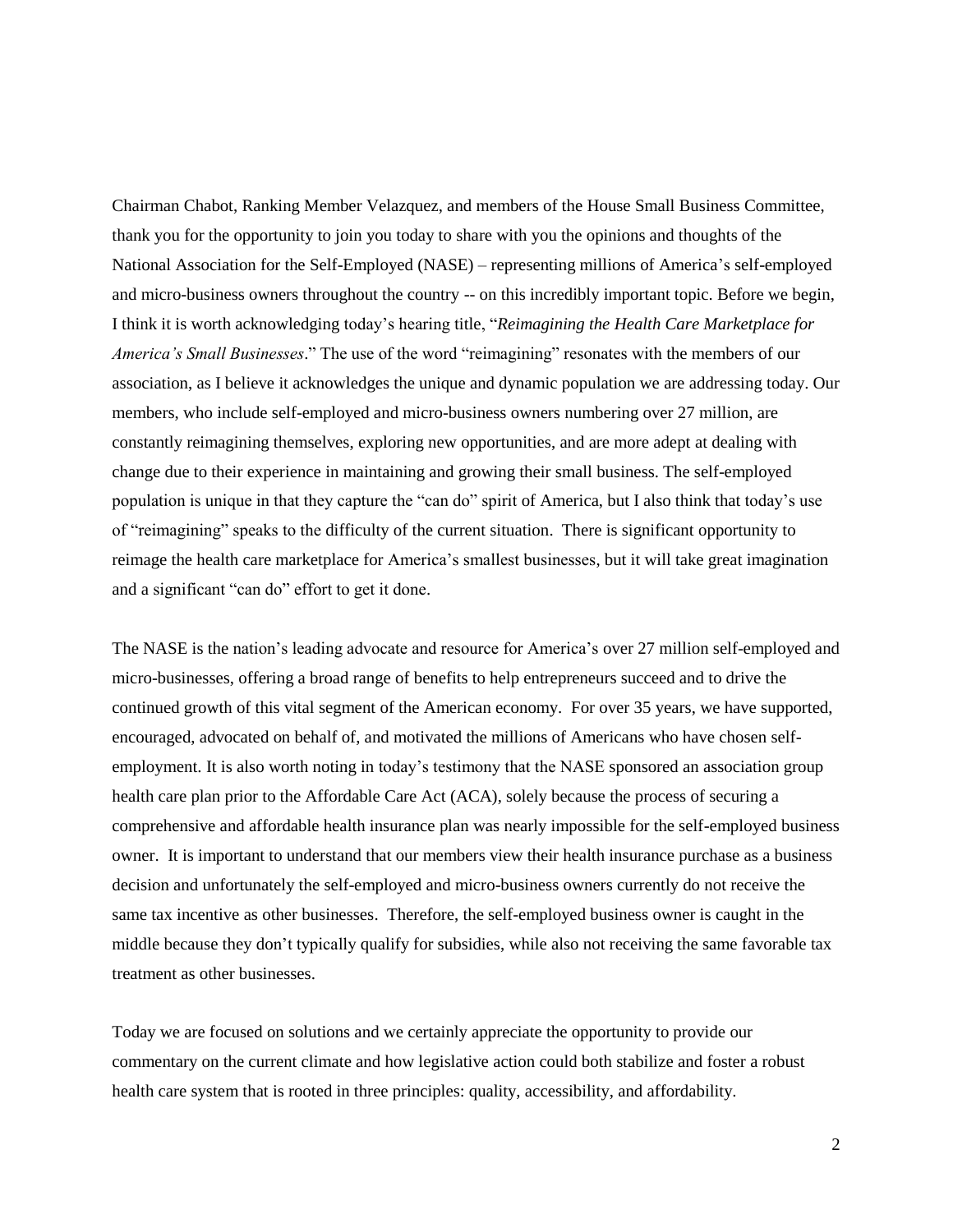# *Quality*

 $\overline{a}$ 

It is important to acknowledge that in many aspects the ACA got it right and the good public policy initiatives that make sense should be championed and included in any ACA reform legislative vehicle. The NASE would like to highlight two such initiatives:

#### *Protection against pre-existing conditions exclusion*

For our members, prior to the ACA, the number one reason for denial of coverage was due to a pre-existing condition. This caused many of our members to either forgo health insurance or purchase a catastrophic health care plan that was a poor safety net. We support the language included in Speaker Ryan's, "*A Better Way: Our Vision for a Confident America,"* which is one of many proposals that continues to prohibit a pre-existing conditions exclusion.<sup>1</sup> In December 2016, the Kaiser Family Foundation released a new study that estimated nearly 52 million Americans have a pre-existing condition that would disqualify them from coverage under pre-ACA market conditions. 2

#### *Essential Health Benefits/Preventative Health Services*

Another key area for our members is the well-intended inclusion of the essential health benefits and preventative health services required by each health insurance plan offered to meet qualified health care plan status. The challenge for many carriers as it relates to meeting the essential health benefits requirements was the ability for states to require their own, additional benefits, which drove costs up in those markets unfairly burdening the consumer. This is an area that we believe has an opportunity for reform. The Trump Administration has signaled that they will use the regulatory process to redefine the required benefits that each health insurance plan must offer.<sup>3</sup> The NASE supports common sense reform in this area.

<sup>&</sup>lt;sup>1</sup> https://abetterway.speaker.gov/\_assets/pdf/ABetterWay-HealthCare-PolicyPaper.pdf

<sup>2</sup> http://kff.org/health-reform/issue-brief/pre-existing-conditions-and-medical-underwriting-in-the-individual-insurance-marketprior-to-the-aca/<br>3 https://www.ex

https://www.washingtonpost.com/powerpost/obama-to-huddle-with-democrats-on-protecting-his-signature-health-carelaw/2017/01/04/34b655e8-d1f9-11e6-945a-76f69a399dd5\_story.html?utm\_term=.50aee7bc7e5a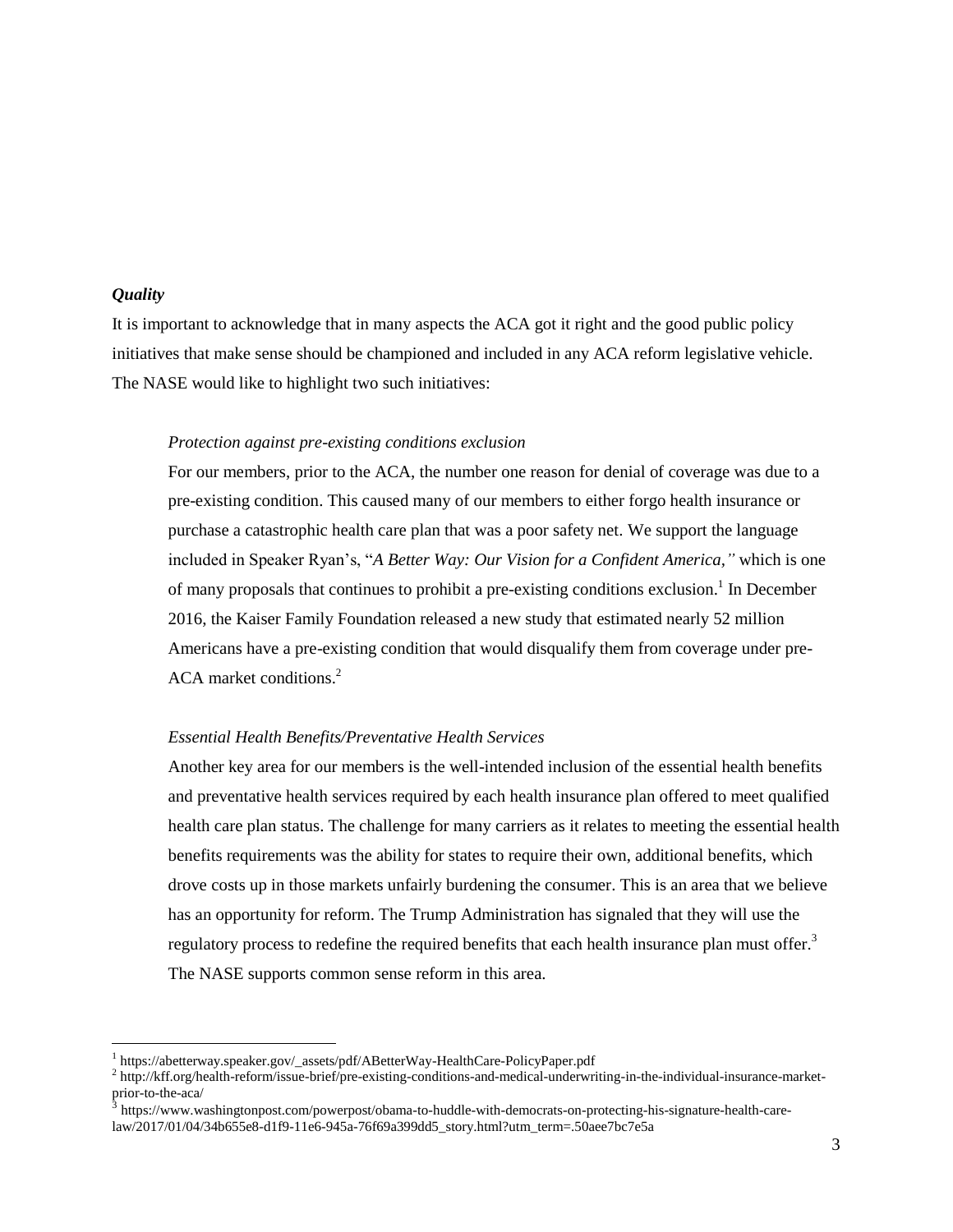# *Accessibility*

For definition purposes, we define accessibility as how our members purchase health insurance and access the benefits of those plans. It is a fact that the number of health insurance plans offered in the marketplace has drastically declined, severely limiting competition and choice for the consumer. In 2017, it is estimated that there will be 65 less providers in the marketplace. Additionally, consumers in 687 counties will only have one approved ACA insurer, compared to the 182 counties in 2016.<sup>4</sup>

# *Permit Sale of Insurance Across State Lines*

A key component of nearly all ACA reform proposals include providing insurance across state lines. In fact, a main objection of the NASE during the ACA debate was the restriction of consumers to shop across state lines. Allowing for the sale of insurance across state lines will immediately boost competition which will help drive costs down, all benefitting the consumer.

### *Access to Care*

In our analysis of the numerous proposed reforms to the ACA, not a single one addresses the issue of access to care. Anecdotally, our members have reported 1) increasing wait times to see primary care physicians and specialists, 2) shrinking provider networks, especially as it relates to specialists, and 3) losing access to their life-long family doctor. Currently, we have a system that is struggling with the influx of millions of Americans who previously were uninsured who are now seeking the benefits of those plans. The estimated 11 million Americans who now have insurance under the ACA are straining a health care system that was previously struggling to provide basic services in underserved and underpopulated communities. Given the political landscape, we believe this is an area of reform that could elicit bi-partisan support, specifically, proposals around job training, promotion of non-doctoral medical professionals such as nurse practitioners and certified physician assistants, are several areas in which Congress and the Administration could work together in ensuring every American has the access to care they need.

 $\overline{a}$ 

<sup>4</sup> http://www.vox.com/a/obamacare-competition-2017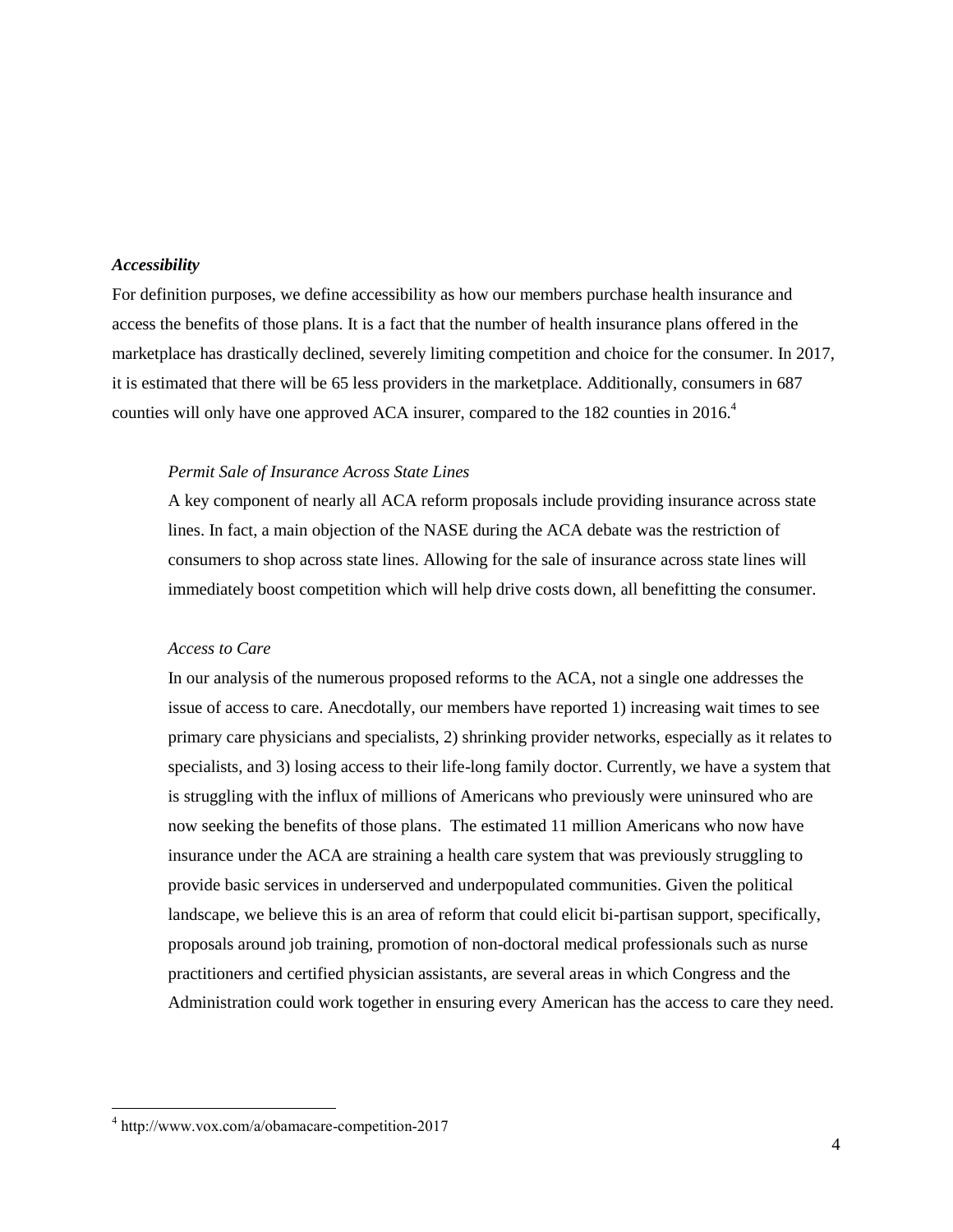# *Affordability*

For NASE members, the single greatest driver in their evaluation and decision in purchasing health insurance is affordability. In our view, the ACA has proven that consumers are not prioritizing essential health benefits or lifetime limits, but are instead solely fixated on the bottom line costs of purchasing health insurance.

#### *Health Insurance Deductibility*

Unique to the self-employed business community is the restriction of a self-employed individual from deducting their health insurance premiums. Under the ACA, the profile of the self-employed business owner is no different than any other segment of America as to subsidies, age-bands, exchange options, and ultimate cost. However, the ultimate cost is not treated the same for tax purposes. The bottom line is that the self-employed business owner pays up to 15.3% more for the cost of health insurance simply because those health insurance premiums are not treated the same for taxes as for everyone else. The NASE will continue to advocate for the equitable treatment of all businesses, including for the ability of the self-employed to deduct the costs associated with their health insurance the same way in which other businesses are currently allowed,. Until the tax code can be adjusted to a level playing field, it will be difficult to truly address affordability.

#### *Expansion of Consumer Driven Health Products*

The NASE has been a passionate advocate for consumer drive health products, specifically, health reimbursement arrangements. Unfortunately, for the past three years the NASE has been locked in a regulatory battle with the Departments of Treasury and Health and Human Services over technical guidance issued over the use of health reimbursement arrangements, even though the ACA did not address HRAs. While we found some level of relief through the *21st Century Cares Act*, HRAs still have a number of limitations placed on how they can be used by the selfemployed and micro-business community. We hope that as Congress deliberates on ACA reforms that they will remove all restrictions on HRAs.